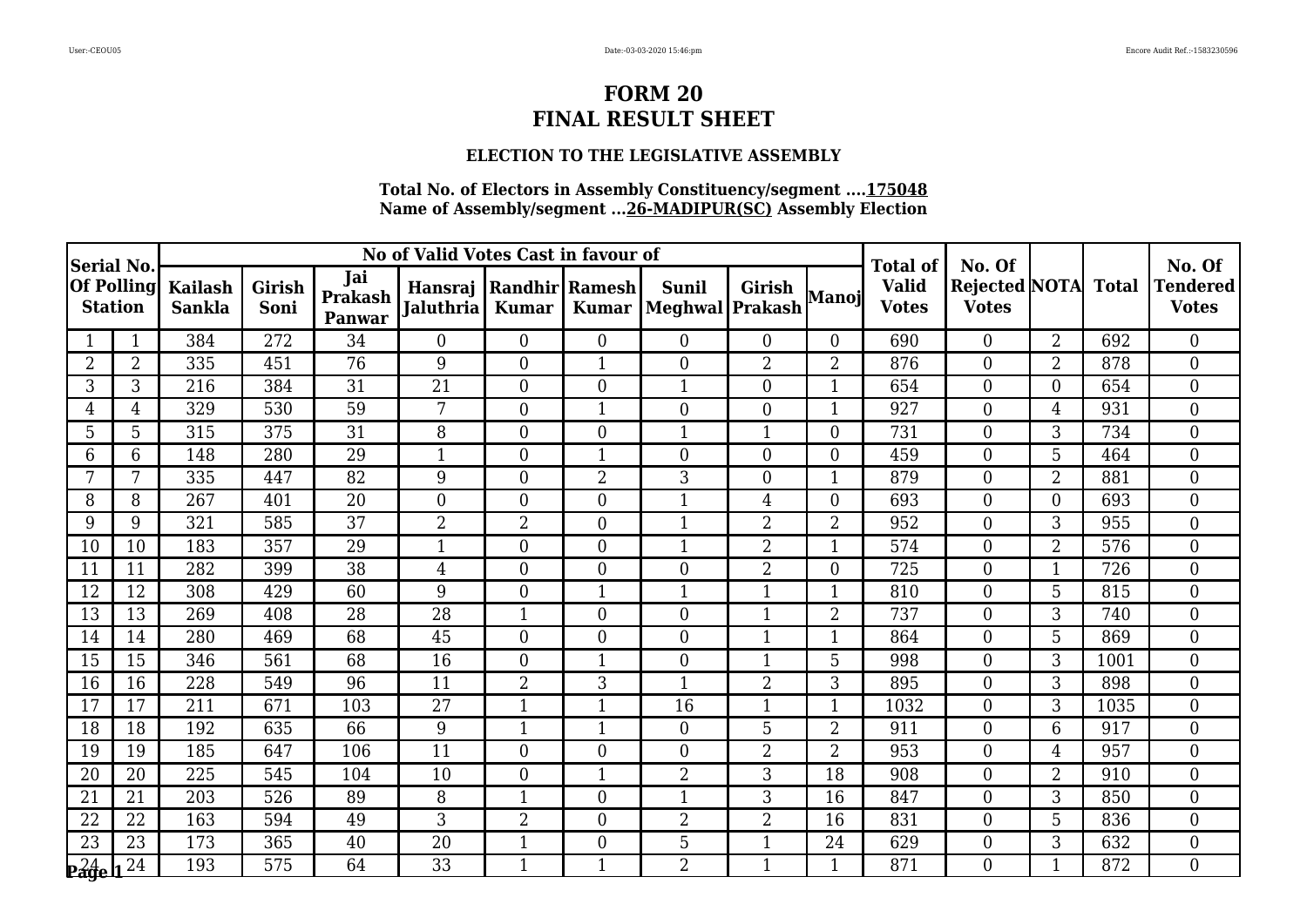### **ELECTION TO THE LEGISLATIVE ASSEMBLY**

| Serial No.      |                   | No of Valid Votes Cast in favour of |                |                          |                                                  |                  |                |                                  |                |                | <b>Total of</b>              | No. Of                                     |                |     | No. Of                          |
|-----------------|-------------------|-------------------------------------|----------------|--------------------------|--------------------------------------------------|------------------|----------------|----------------------------------|----------------|----------------|------------------------------|--------------------------------------------|----------------|-----|---------------------------------|
| <b>Station</b>  | <b>Of Polling</b> | <b>Kailash</b><br><b>Sankla</b>     | Girish<br>Soni | Jai<br>Prakash<br>Panwar | Hansraj   Randhir   Ramesh  <br><b>Jaluthria</b> | <b>Kumar</b>     | <b>Kumar</b>   | <b>Sunil</b><br> Meghwal Prakash | <b>Girish</b>  | Manoj          | <b>Valid</b><br><b>Votes</b> | <b>Rejected NOTA</b> Total<br><b>Votes</b> |                |     | <b>Tendered</b><br><b>Votes</b> |
| 25              | 25                | 210                                 | 507            | 91                       | 15                                               | $\boldsymbol{0}$ | $\overline{0}$ | 3                                | $\overline{4}$ | 8              | 838                          | $\overline{0}$                             | $\overline{4}$ | 842 | $\overline{0}$                  |
| 26              | 26                | 244                                 | 534            | 101                      | 13                                               | $\mathbf{1}$     | 12             | $\overline{0}$                   | $\mathbf{1}$   | $\mathbf{1}$   | 907                          | $\overline{0}$                             | $\overline{4}$ | 911 | $\overline{0}$                  |
| 27              | 27                | 197                                 | 423            | 15                       | $\mathbf{1}$                                     | $\overline{0}$   | 1              | $\overline{0}$                   | $\mathbf{1}$   | 7              | 645                          | $\overline{0}$                             | $\overline{2}$ | 647 | $\overline{0}$                  |
| $\overline{28}$ | 28                | 163                                 | 412            | $\overline{43}$          | $\overline{7}$                                   | $\mathbf{1}$     | $\overline{0}$ | $\overline{0}$                   | 3              | 1              | 630                          | $\overline{0}$                             | 3              | 633 | $\overline{0}$                  |
| 29              | 29                | 284                                 | 440            | 50                       | 5                                                | $\overline{0}$   | $\overline{0}$ | $\boldsymbol{0}$                 | $\mathbf{0}$   | 3              | 782                          | $\overline{0}$                             | 5              | 787 | $\overline{0}$                  |
| 30              | 30                | 227                                 | 549            | 183                      | 6                                                | $\overline{0}$   | $\overline{0}$ | $\boldsymbol{0}$                 | 4              |                | 970                          | $\overline{0}$                             | $\overline{2}$ | 972 | $\boldsymbol{0}$                |
| 31              | 31                | 189                                 | 429            | 147                      | 3                                                | $\mathbf{1}$     | $\overline{0}$ | $\overline{2}$                   | $\overline{0}$ | $\overline{2}$ | 773                          | $\overline{0}$                             | $\overline{2}$ | 775 | $\theta$                        |
| 32              | 32                | 100                                 | 549            | 147                      | 1                                                | 0                | $\overline{0}$ | $\boldsymbol{0}$                 | 6              | 3              | 806                          | $\overline{0}$                             | 5              | 811 | $\overline{0}$                  |
| 33              | 33                | 198                                 | 512            | 165                      | 18                                               | $\boldsymbol{0}$ | $\overline{0}$ | $\mathbf{1}$                     | $\overline{2}$ | $\overline{2}$ | 898                          | $\boldsymbol{0}$                           | 3              | 901 | $\overline{0}$                  |
| 34              | 34                | 154                                 | 620            | 134                      | 18                                               | $\mathbf{1}$     | $\overline{0}$ | $\overline{0}$                   | 3              | 0              | 930                          | $\overline{0}$                             | 5              | 935 | $\overline{0}$                  |
| 35              | 35                | 147                                 | 548            | 59                       | 17                                               | $\overline{2}$   | $\overline{0}$ | 1                                | $\overline{0}$ | $\overline{2}$ | 776                          | $\mathbf{0}$                               | 4              | 780 | $\overline{0}$                  |
| 36              | 36                | 158                                 | 670            | 45                       | 17                                               | $\overline{1}$   | $\overline{0}$ | $\mathbf{1}$                     | $\overline{2}$ | 1              | 895                          | $\overline{0}$                             | 3              | 898 | $\overline{0}$                  |
| 37              | 37                | 153                                 | 663            | $\overline{51}$          | $\overline{22}$                                  | $\overline{2}$   | $\overline{2}$ | $\overline{2}$                   | $\theta$       | 1              | 896                          | $\theta$                                   | 6              | 902 | $\overline{0}$                  |
| 38              | 38                | 134                                 | 367            | 141                      | 4                                                | $\overline{0}$   | $\overline{2}$ | 1                                | 3              | $\Omega$       | 652                          | $\overline{0}$                             |                | 653 | $\theta$                        |
| 39              | 39                | 148                                 | 361            | 80                       | 7                                                | $\boldsymbol{0}$ | 3              | $\overline{0}$                   | $\mathbf{0}$   |                | 600                          | $\overline{0}$                             | 3              | 603 | $\overline{0}$                  |
| 40              | 40                | 211                                 | 568            | 161                      | $\mathbf{1}$                                     | $\overline{0}$   | $\overline{2}$ | $\overline{0}$                   | 3              | $\Omega$       | 946                          | $\overline{0}$                             | $\overline{0}$ | 946 | $\overline{0}$                  |
| 41              | 41                | 209                                 | 455            | 276                      | 14                                               | $\overline{0}$   | 1              | $\overline{2}$                   | 4              | $\Omega$       | 961                          | $\overline{0}$                             | $\overline{2}$ | 963 | $\overline{0}$                  |
| 42              | 42                | 221                                 | 506            | 108                      | 7                                                | $\overline{0}$   | 1              | $\overline{0}$                   | $\mathbf{1}$   | 0              | 844                          | $\overline{0}$                             | $\overline{2}$ | 846 | $\overline{0}$                  |
| 43              | 43                | 273                                 | 380            | 129                      | $\overline{2}$                                   | $\overline{0}$   | $\overline{0}$ | $\boldsymbol{0}$                 | $\mathbf{1}$   | $\Omega$       | 785                          | $\boldsymbol{0}$                           | $\mathbf{1}$   | 786 | $\overline{0}$                  |
| 44              | 44                | 312                                 | 312            | 123                      | $\overline{2}$                                   | $\boldsymbol{0}$ | 1              | $\overline{0}$                   | $\mathbf{1}$   | $\Omega$       | 751                          | $\boldsymbol{0}$                           | $\overline{4}$ | 755 | $\boldsymbol{0}$                |
| 45              | 45                | 271                                 | 416            | 36                       | $\overline{3}$                                   | $\overline{0}$   | $\overline{1}$ | $\overline{2}$                   | $\mathbf{1}$   | 0              | 730                          | $\overline{0}$                             | 3              | 733 | $\overline{0}$                  |
| 46              | 46                | 262                                 | 290            | 64                       | 3                                                | $\overline{0}$   | 1              | $\overline{0}$                   | 3              | $\Omega$       | 623                          | $\overline{0}$                             | 2              | 625 | $\overline{0}$                  |
| 47              | 47                | 273                                 | 339            | 64                       | $\overline{2}$                                   | $\overline{0}$   | $\overline{0}$ | $\overline{0}$                   | $\mathbf{1}$   | $\Omega$       | 679                          | $\overline{0}$                             | $\overline{2}$ | 681 | $\overline{0}$                  |
| $248 - 248$     |                   | 368                                 | 444            | 60                       | $\overline{2}$                                   | $\overline{0}$   | 0              | $\mathbf{1}$                     | $\mathbf{1}$   | 4              | 880                          | $\Omega$                                   | 4              | 884 | $\Omega$                        |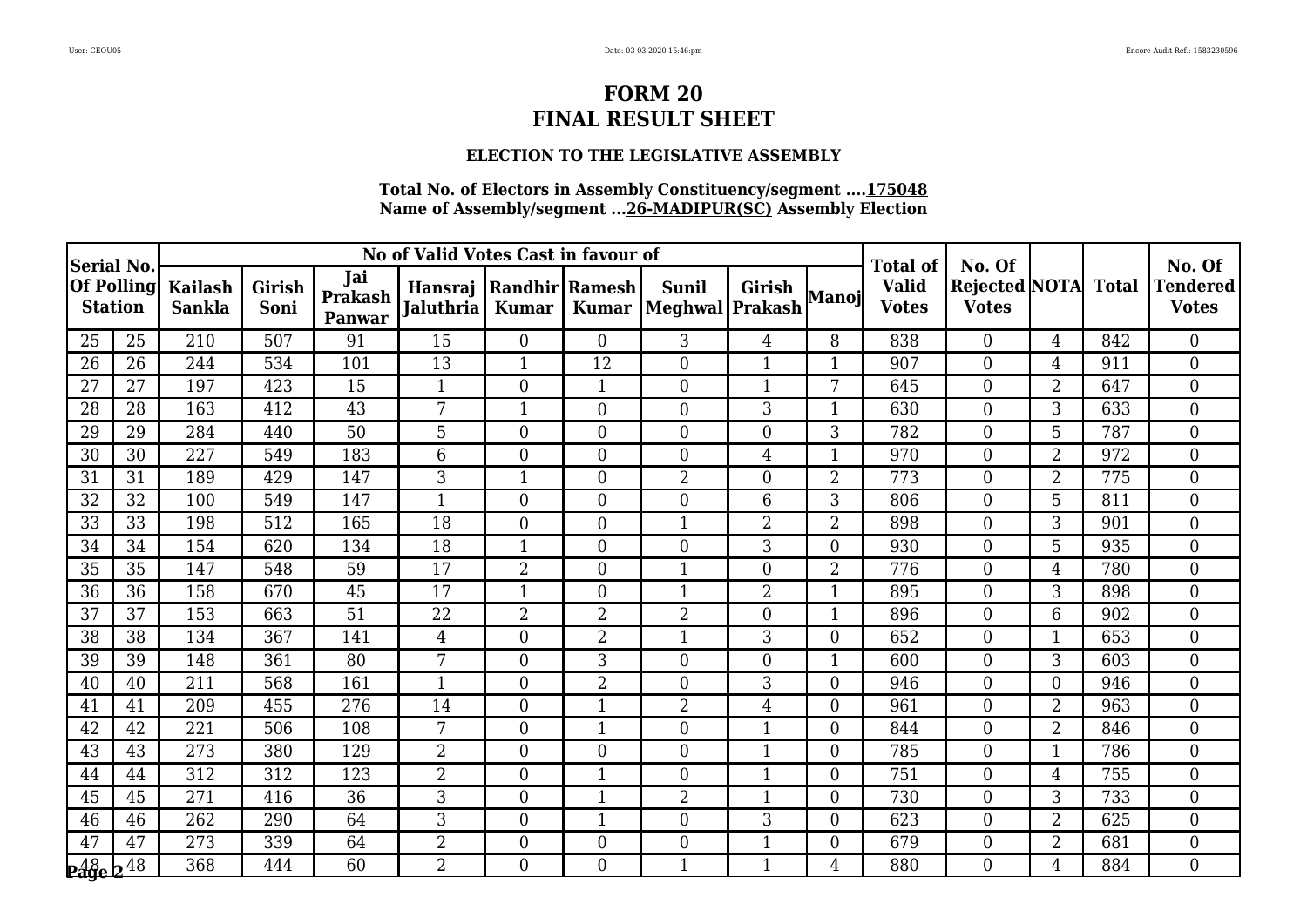### **ELECTION TO THE LEGISLATIVE ASSEMBLY**

| Serial No.                                   |                   |                                 |                |                          | No of Valid Votes Cast in favour of        |                  |                |                                  | <b>Total of</b>         | No. Of         |                              |                                            | No. Of          |     |                                 |
|----------------------------------------------|-------------------|---------------------------------|----------------|--------------------------|--------------------------------------------|------------------|----------------|----------------------------------|-------------------------|----------------|------------------------------|--------------------------------------------|-----------------|-----|---------------------------------|
| <b>Station</b>                               | <b>Of Polling</b> | <b>Kailash</b><br><b>Sankla</b> | Girish<br>Soni | Jai<br>Prakash<br>Panwar | Hansraj Randhir Ramesh<br><b>Jaluthria</b> | <b>Kumar</b>     | <b>Kumar</b>   | <b>Sunil</b><br> Meghwal Prakash | <b>Girish</b>           | Manoj          | <b>Valid</b><br><b>Votes</b> | <b>Rejected NOTA</b> Total<br><b>Votes</b> |                 |     | <b>Tendered</b><br><b>Votes</b> |
| 49                                           | 49                | 286                             | 440            | 103                      | 5                                          | $\overline{0}$   | $\overline{0}$ | $\mathbf{1}$                     | $\overline{2}$          | 1              | 838                          | $\overline{0}$                             |                 | 839 | $\overline{0}$                  |
| 50                                           | 50                | 226                             | 507            | 74                       | $\overline{0}$                             | $\overline{0}$   | $\overline{0}$ | $\boldsymbol{0}$                 | $\mathbf{0}$            | $\Omega$       | 807                          | $\overline{0}$                             | 8               | 815 | $\overline{0}$                  |
| 51                                           | 51                | 432                             | 328            | 29                       | $\mathbf{1}$                               | $\overline{0}$   | $\overline{0}$ | $\boldsymbol{0}$                 | $\mathbf{1}$            | $\Omega$       | 791                          | $\overline{0}$                             | 5               | 796 | $\boldsymbol{0}$                |
| 52                                           | 52                | 384                             | 304            | $\overline{37}$          | $\overline{1}$                             | $\overline{0}$   | $\overline{0}$ | $\overline{2}$                   | $\overline{2}$          | 0              | 730                          | $\overline{0}$                             | 12              | 742 | $\overline{0}$                  |
| 53                                           | 53                | 398                             | 223            | 23                       | $\mathbf{1}$                               | $\overline{0}$   | $\overline{0}$ | $\mathbf 1$                      | $\overline{0}$          | $\Omega$       | 646                          | $\overline{0}$                             | $5\overline{)}$ | 651 | $\overline{0}$                  |
| 54                                           | 54                | 367                             | 405            | 36                       | $\overline{0}$                             | $\overline{0}$   | $\overline{0}$ | $\boldsymbol{0}$                 | 3                       | $\Omega$       | 811                          | $\boldsymbol{0}$                           | 6               | 817 | $\overline{0}$                  |
| 55                                           | 55                | 317                             | 560            | 39                       | 5                                          | $\overline{2}$   | $\overline{0}$ | $\mathbf{1}$                     | 5                       | 1              | 930                          | $\overline{0}$                             | $\mathbf{1}$    | 931 | $\overline{0}$                  |
| 56                                           | 56                | 225                             | 474            | 62                       | 3                                          | 1                | $\mathbf{1}$   | $\boldsymbol{0}$                 | $\overline{2}$          |                | 769                          | $\mathbf{0}$                               | 3               | 772 | $\overline{0}$                  |
| 57                                           | 57                | 330                             | 350            | $\overline{22}$          | $\overline{2}$                             | $\boldsymbol{0}$ | $\overline{0}$ | $\overline{0}$                   | $\mathbf{0}$            | $\overline{0}$ | 704                          | $\mathbf{0}$                               | 3               | 707 | $\overline{0}$                  |
| 58                                           | 58                | 327                             | 270            | $\overline{23}$          | $\overline{0}$                             | $\overline{0}$   | $\overline{0}$ | $\overline{0}$                   | $\overline{2}$          | $\Omega$       | 622                          | $\overline{0}$                             | 13              | 635 | $\overline{0}$                  |
| 59                                           | 59                | 393                             | 281            | 27                       | $\overline{0}$                             | $\overline{0}$   | $\overline{0}$ | $\boldsymbol{0}$                 | $\mathbf{0}$            |                | 702                          | $\overline{0}$                             | 4               | 706 | $\overline{0}$                  |
| 60                                           | 60                | 418                             | 322            | 25                       | $\boldsymbol{0}$                           | $\mathbf{0}$     | $\overline{0}$ | $\overline{0}$                   | $\mathbf{0}$            | 0              | 765                          | $\mathbf{0}$                               | 12              | 777 | $\boldsymbol{0}$                |
| 61                                           | 61                | 345                             | 236            | 15                       | $\mathbf{1}$                               | $\overline{0}$   | $\overline{0}$ | $\boldsymbol{0}$                 | $\overline{2}$          | 1              | 600                          | $\boldsymbol{0}$                           | 6               | 606 | $\overline{0}$                  |
| 62                                           | 62                | 307                             | 281            | 18                       | $\overline{0}$                             | $\overline{0}$   | $\overline{0}$ | $\overline{0}$                   | $\mathbf{0}$            | $\Omega$       | 606                          | $\boldsymbol{0}$                           | $\mathbf{1}$    | 607 | $\boldsymbol{0}$                |
| 63                                           | 63                | 319                             | 562            | $\overline{35}$          | $\overline{2}$                             | $\boldsymbol{0}$ | $\overline{0}$ | $\overline{0}$                   | $\overline{2}$          | 0              | 920                          | $\mathbf{0}$                               | $\mathbf{1}$    | 921 | $\overline{0}$                  |
| 64                                           | 64                | 127                             | 467            | 28                       | $\overline{2}$                             | $\overline{0}$   | $\overline{0}$ | $\overline{0}$                   | 1                       |                | 626                          | $\boldsymbol{0}$                           | $\overline{2}$  | 628 | $\mathbf{0}$                    |
| 65                                           | 65                | 214                             | 395            | 32                       | $\mathbf{1}$                               | $\boldsymbol{0}$ | $\mathbf{1}$   | $\mathbf{1}$                     | 3                       | 1              | 648                          | $\boldsymbol{0}$                           | $\overline{4}$  | 652 | $\boldsymbol{0}$                |
| 66                                           | 66                | 505                             | 255            | $\overline{31}$          | $\overline{1}$                             | $\overline{0}$   | $\overline{0}$ | $\overline{0}$                   | $\mathbf{1}$            | $\Omega$       | 793                          | $\overline{0}$                             | 7               | 800 | $\theta$                        |
| 67                                           | 67                | 495                             | 343            | 30                       | $\mathbf{1}$                               | $\overline{0}$   | $\overline{0}$ | $\overline{0}$                   | $\overline{0}$          | 0              | 869                          | $\overline{0}$                             | 3               | 872 | $\overline{0}$                  |
| 68                                           | 68                | 407                             | 276            | 37                       | $\overline{0}$                             | $\overline{0}$   | $\overline{2}$ | $\overline{0}$                   | $\overline{2}$          | $\Omega$       | 724                          | $\boldsymbol{0}$                           | 7               | 731 | $\overline{0}$                  |
| 69                                           | 69                | 256                             | 307            | 32                       | $\mathbf{1}$                               | $\mathbf{1}$     | $\overline{0}$ | $\overline{0}$                   | $\overline{0}$          | 1              | 598                          | $\overline{0}$                             | $\overline{4}$  | 602 | $\theta$                        |
| 70                                           | 70                | 366                             | 303            | $\overline{31}$          | $\mathbf{1}$                               | $\overline{0}$   |                | $\mathbf{1}$                     | $\mathbf{1}$            | $\Omega$       | 704                          | $\overline{0}$                             | 11              | 715 | $\overline{0}$                  |
| 71                                           | 71                | 316                             | 441            | 17                       | $\overline{2}$                             | $\boldsymbol{0}$ | $\overline{0}$ | $\boldsymbol{0}$                 | $\mathbf{1}$            | $\overline{0}$ | 777                          | $\mathbf{0}$                               | $5\phantom{.}$  | 782 | $\boldsymbol{0}$                |
| $\mathbf{q}$ age $\mathbf{q}$ $\overline{z}$ |                   | 190                             | 364            | 43                       | 3                                          | $\Omega$         | 0              | $\Omega$                         | $\overline{\mathbf{1}}$ | 0              | 601                          | $\Omega$                                   | 1               | 602 | $\Omega$                        |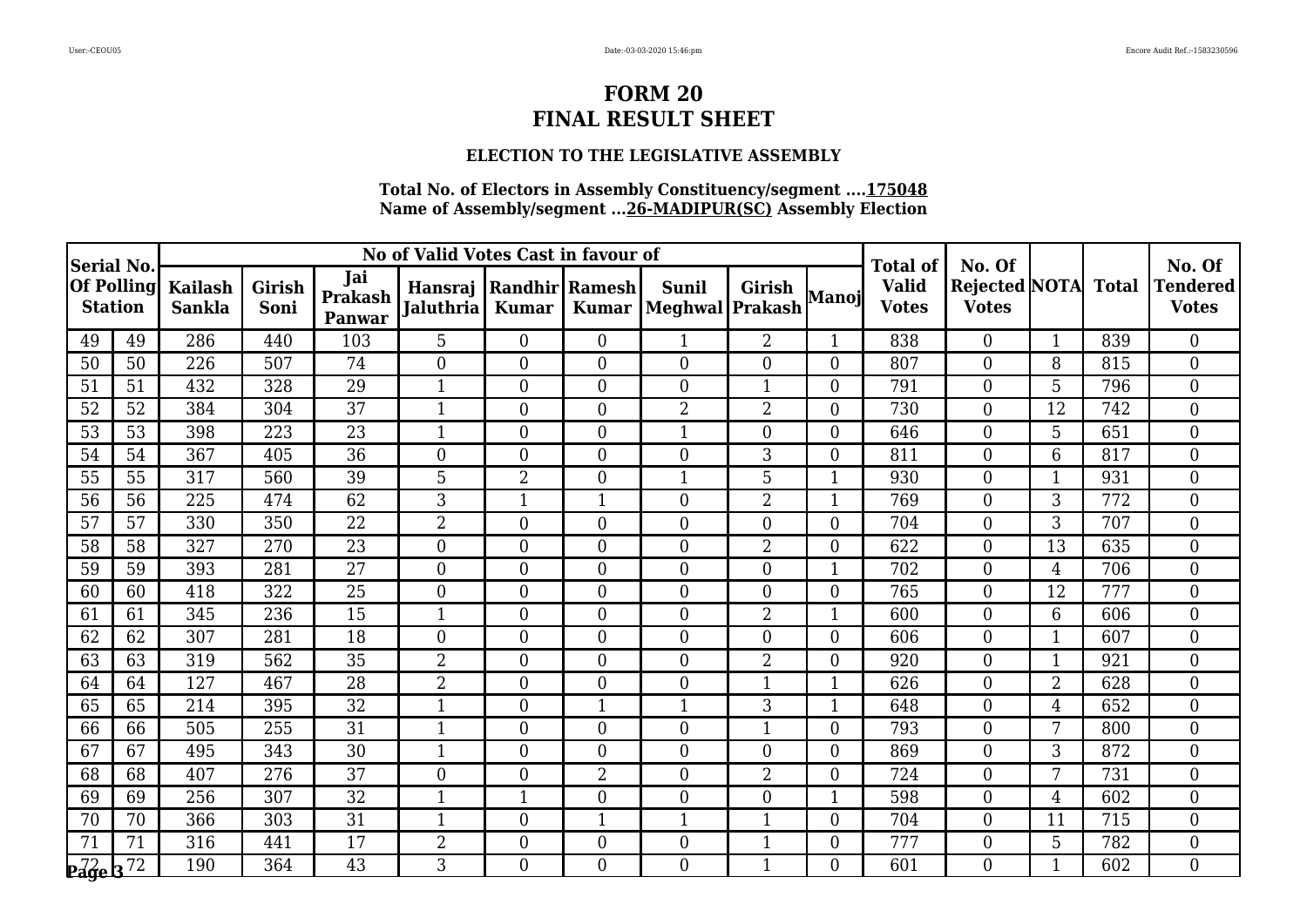### **ELECTION TO THE LEGISLATIVE ASSEMBLY**

| Serial No.     |                   | No of Valid Votes Cast in favour of |                |                          |                                                  |                  |                |                                  |                  |                | <b>Total of</b>              | No. Of                                     |                |     | No. Of                          |
|----------------|-------------------|-------------------------------------|----------------|--------------------------|--------------------------------------------------|------------------|----------------|----------------------------------|------------------|----------------|------------------------------|--------------------------------------------|----------------|-----|---------------------------------|
| <b>Station</b> | <b>Of Polling</b> | <b>Kailash</b><br><b>Sankla</b>     | Girish<br>Soni | Jai<br>Prakash<br>Panwar | Hansraj   Randhir   Ramesh  <br><b>Jaluthria</b> | <b>Kumar</b>     | <b>Kumar</b>   | <b>Sunil</b><br> Meghwal Prakash | <b>Girish</b>    | Manoj          | <b>Valid</b><br><b>Votes</b> | <b>Rejected NOTA</b> Total<br><b>Votes</b> |                |     | <b>Tendered</b><br><b>Votes</b> |
| 73             | 73                | 158                                 | 283            | 18                       | $\boldsymbol{0}$                                 | $\mathbf{1}$     | $\overline{0}$ | $\overline{0}$                   | $\overline{0}$   | $\Omega$       | 460                          | $\overline{0}$                             | $\Omega$       | 460 | $\overline{0}$                  |
| 74             | 74                | 188                                 | 282            | 17                       | $\overline{4}$                                   | $\overline{0}$   | $\overline{0}$ | $\overline{0}$                   | 3                | 4              | 498                          | $\overline{0}$                             | 3              | 501 | $\overline{0}$                  |
| 75             | 75                | 205                                 | 389            | 14                       | 3                                                | $\overline{0}$   | 1              | $\mathbf{1}$                     | $\overline{2}$   | 1              | 616                          | $\overline{0}$                             | $\overline{0}$ | 616 | $\overline{0}$                  |
| 76             | 76                | 277                                 | 316            | 69                       | $\overline{1}$                                   | $\overline{0}$   | $\overline{0}$ | $\overline{1}$                   | $\overline{2}$   | 1              | 667                          | $\overline{0}$                             | $\overline{4}$ | 671 | $\overline{0}$                  |
| 77             | 77                | 191                                 | 227            | 28                       | $\overline{2}$                                   | $\overline{0}$   | 1              | $\overline{0}$                   | 4                | $\Omega$       | 453                          | $\overline{0}$                             | 3              | 456 | $\overline{0}$                  |
| 78             | 78                | 239                                 | 269            | 36                       | 4                                                | $\overline{0}$   | $\overline{0}$ | $\mathbf{1}$                     | $\mathbf{1}$     | $\Omega$       | 550                          | $\overline{0}$                             | $\overline{2}$ | 552 | $\boldsymbol{0}$                |
| 79             | 79                | 367                                 | 361            | 23                       | 9                                                | $\overline{0}$   | $\overline{0}$ | $\overline{0}$                   | $\overline{2}$   | 3              | 765                          | $\overline{0}$                             | $\overline{2}$ | 767 | $\theta$                        |
| 80             | 80                | 239                                 | 527            | 23                       | 19                                               | $\boldsymbol{0}$ | $\overline{0}$ | $\mathbf{1}$                     | 1                | 0              | 810                          | $\overline{0}$                             | 3              | 813 | $\overline{0}$                  |
| 81             | 81                | 424                                 | 247            | $\overline{25}$          | 13                                               | $\overline{0}$   | $\overline{0}$ | $\boldsymbol{0}$                 | $\mathbf{1}$     | $\Omega$       | 710                          | $\boldsymbol{0}$                           | 3              | 713 | $\overline{0}$                  |
| 82             | 82                | 273                                 | 287            | 31                       | $\overline{4}$                                   | $\overline{0}$   | $\overline{0}$ | $\mathbf{1}$                     | $\boldsymbol{0}$ | $\Omega$       | 596                          | $\overline{0}$                             | $\overline{2}$ | 598 | $\overline{0}$                  |
| 83             | 83                | 296                                 | 225            | 15                       | $\overline{2}$                                   | $\boldsymbol{0}$ | 1              | $\overline{0}$                   | $\overline{2}$   |                | 542                          | $\mathbf{0}$                               | 3              | 545 | $\overline{0}$                  |
| 84             | 84                | 234                                 | 244            | $\overline{32}$          | $\overline{3}$                                   | $\overline{0}$   | $\overline{0}$ | $\mathbf{1}$                     | $\overline{0}$   |                | 515                          | $\overline{0}$                             | 3              | 518 | $\overline{0}$                  |
| 85             | 85                | 269                                 | 209            | $\overline{32}$          | 8                                                | $\overline{0}$   | $\overline{0}$ | $\overline{0}$                   | $\overline{2}$   | $\Omega$       | 520                          | $\theta$                                   | 3              | 523 | $\overline{0}$                  |
| 86             | 86                | 334                                 | 349            | 30                       | $\overline{2}$                                   | $\mathbf{1}$     | $\overline{0}$ | $\overline{0}$                   | $\overline{2}$   | $\Omega$       | 718                          | $\overline{0}$                             | 4              | 722 | $\theta$                        |
| 87             | 87                | 397                                 | 387            | 21                       | $\boldsymbol{0}$                                 | $\boldsymbol{0}$ | $\overline{0}$ | $\overline{0}$                   | $\mathbf{0}$     | $\Omega$       | 805                          | $\overline{0}$                             | 4              | 809 | $\overline{0}$                  |
| 88             | 88                | 270                                 | 183            | 10                       | $\overline{0}$                                   | $\overline{0}$   | $\overline{0}$ | $\overline{0}$                   | $\overline{0}$   | $\Omega$       | 463                          | $\overline{0}$                             | $\overline{4}$ | 467 | $\overline{0}$                  |
| 89             | 89                | 208                                 | 186            | 8                        | $\overline{0}$                                   | $\overline{0}$   | $\overline{0}$ | $\boldsymbol{0}$                 | $\mathbf{0}$     | $\Omega$       | 402                          | $\boldsymbol{0}$                           | 7              | 409 | $\overline{0}$                  |
| 90             | 90                | 209                                 | 247            | $\overline{22}$          | $\overline{0}$                                   | $\overline{0}$   | $\overline{0}$ | $\overline{0}$                   | $\overline{0}$   | 0              | 478                          | $\overline{0}$                             | $5\phantom{.}$ | 483 | $\overline{0}$                  |
| 91             | 91                | 356                                 | 272            | 22                       | $\overline{0}$                                   | $\overline{0}$   | $\overline{0}$ | $\mathbf{1}$                     | $\overline{2}$   | $\Omega$       | 653                          | $\boldsymbol{0}$                           | 9              | 662 | $\overline{0}$                  |
| 92             | 92                | 134                                 | 240            | 24                       | $\mathbf{1}$                                     | $\boldsymbol{0}$ | 1              | $\overline{0}$                   | $\boldsymbol{0}$ | 1              | 401                          | $\boldsymbol{0}$                           | $\overline{2}$ | 403 | $\boldsymbol{0}$                |
| 93             | 93                | 288                                 | 328            | 20                       | $\overline{0}$                                   | $\overline{0}$   | $\overline{0}$ | $\overline{0}$                   | $\overline{0}$   | $\Omega$       | 636                          | $\overline{0}$                             | 9              | 645 | $\overline{0}$                  |
| 94             | 94                | 223                                 | 470            | 29                       | $\mathbf{1}$                                     | $\overline{0}$   | 1              | $\mathbf{1}$                     | 1                | $\overline{2}$ | 728                          | $\overline{0}$                             | 7              | 735 | $\overline{0}$                  |
| 95             | 95                | 188                                 | 360            | 24                       | $\overline{4}$                                   | $\overline{0}$   | $\overline{0}$ | $\overline{0}$                   | $\mathbf{0}$     | $\Omega$       | 576                          | $\mathbf{0}$                               | $\mathbf{1}$   | 577 | $\overline{0}$                  |
| $26 - 96$      |                   | 199                                 | 376            | 40                       | $\mathbf{1}$                                     | $\overline{0}$   | 0              | $\overline{0}$                   | $\mathbf{1}$     | $\Omega$       | 617                          | $\overline{0}$                             | 1              | 618 | $\Omega$                        |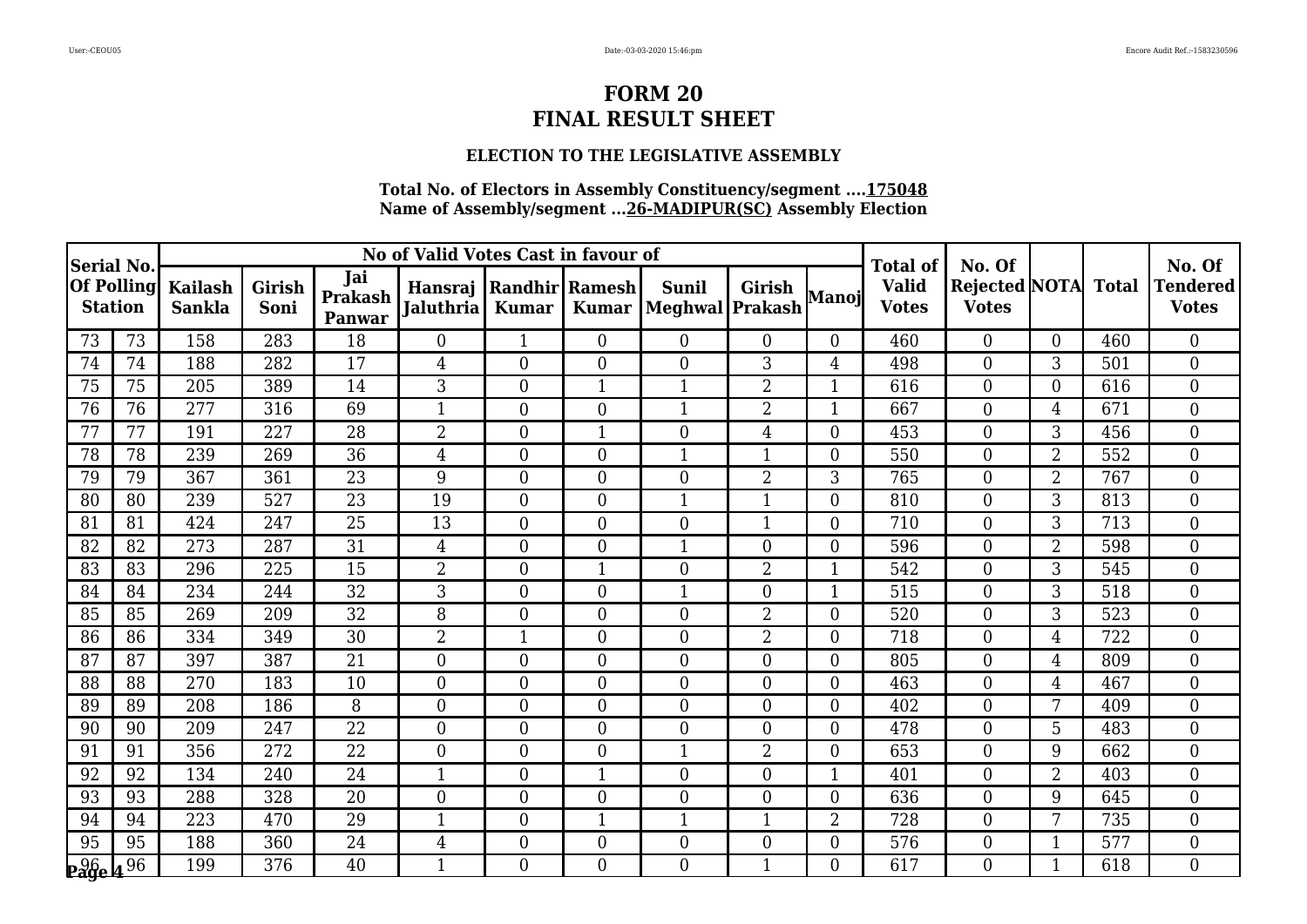### **ELECTION TO THE LEGISLATIVE ASSEMBLY**

| <b>Serial No.</b>                   |     |                                 |                |                                 | No of Valid Votes Cast in favour of        |                  |                |                                  | <b>Total of</b>  | No. Of         |                              |                                    | No. Of          |              |                          |
|-------------------------------------|-----|---------------------------------|----------------|---------------------------------|--------------------------------------------|------------------|----------------|----------------------------------|------------------|----------------|------------------------------|------------------------------------|-----------------|--------------|--------------------------|
| <b>Of Polling</b><br><b>Station</b> |     | <b>Kailash</b><br><b>Sankla</b> | Girish<br>Soni | Jai<br><b>Prakash</b><br>Panwar | Hansraj Randhir Ramesh<br><b>Jaluthria</b> | <b>Kumar</b>     | <b>Kumar</b>   | <b>Sunil</b><br> Meghwal Prakash | <b>Girish</b>    | Manoj          | <b>Valid</b><br><b>Votes</b> | Rejected   NOTA   <br><b>Votes</b> |                 | <b>Total</b> | Tendered<br><b>Votes</b> |
| 97                                  | 97  | 205                             | 405            | 22                              | $\Omega$                                   | 1                | $\overline{0}$ | $\overline{0}$                   | $\overline{0}$   | $\overline{0}$ | 633                          | $\overline{0}$                     | $\overline{4}$  | 637          | $\overline{0}$           |
| 98                                  | 98  | 194                             | 479            | 17                              | $\mathbf{1}$                               | $\boldsymbol{0}$ | $\overline{0}$ | $\boldsymbol{0}$                 | $\boldsymbol{0}$ | $\overline{0}$ | 691                          | $\mathbf{0}$                       | 2               | 693          | $\overline{0}$           |
| 99                                  | 99  | 148                             | 345            | 9                               | $\overline{0}$                             | $\overline{0}$   | $\overline{0}$ | $\boldsymbol{0}$                 | $\mathbf{1}$     | $\overline{0}$ | 503                          | $\mathbf{0}$                       | $\mathbf{1}$    | 504          | $\overline{0}$           |
| 100                                 | 100 | 187                             | 437            | $\overline{35}$                 | $\mathbf{1}$                               | $\overline{0}$   | $\overline{0}$ | $\mathbf{1}$                     | $\boldsymbol{0}$ | $\Omega$       | 661                          | $\mathbf{0}$                       | $\overline{2}$  | 663          | $\overline{0}$           |
| 101                                 | 101 | 91                              | 779            | 35                              | 4                                          | 1                | 1              | $\overline{2}$                   | $\mathbf{1}$     | 5              | 919                          | $\mathbf{0}$                       | $5\overline{)}$ | 924          | $\overline{0}$           |
| 102                                 | 102 | 554                             | 73             | 12                              | $\overline{0}$                             | $\mathbf{1}$     | $\overline{0}$ | $\overline{0}$                   | $\overline{0}$   | $\overline{0}$ | 640                          | $\overline{0}$                     | $\overline{2}$  | 642          | $\overline{0}$           |
| 103                                 | 103 | 259                             | 57             | 13                              | $\mathbf{1}$                               | $\mathbf{1}$     | $\overline{0}$ | $\overline{0}$                   | $\overline{0}$   | $\overline{0}$ | 331                          | $\overline{0}$                     | $\overline{2}$  | 333          | $\overline{0}$           |
| 104                                 | 104 | 314                             | 232            | 16                              | $\overline{2}$                             | 3                | $\overline{0}$ | $\overline{0}$                   | $\mathbf{1}$     | 1              | 569                          | $\overline{0}$                     | 3               | 572          | $\overline{0}$           |
| 105                                 | 105 | 398                             | 188            | 7                               | $\mathbf{1}$                               | $\overline{1}$   | $\mathbf{1}$   | $\overline{0}$                   | $\overline{2}$   | $\overline{2}$ | 600                          | $\overline{0}$                     | $\mathbf{1}$    | 601          | $\overline{0}$           |
| 106                                 | 106 | 284                             | 146            | 16                              | $\mathbf{1}$                               | $\mathbf{1}$     | $\overline{0}$ | $\Omega$                         | $\theta$         | 0              | 448                          | $\theta$                           | $\Omega$        | 448          | $\overline{0}$           |
| 107                                 | 107 | 509                             | 39             | 20                              | $\overline{0}$                             | 0                | $\overline{0}$ | $\overline{0}$                   | $\overline{0}$   | $\overline{2}$ | 570                          | $\overline{0}$                     |                 | 571          | $\theta$                 |
| 108                                 | 108 | 351                             | 57             | $\overline{4}$                  | $\mathbf{1}$                               | 1                | 1              | $\overline{0}$                   | $\overline{0}$   | 0              | 415                          | $\overline{0}$                     | 0               | 415          | $\overline{0}$           |
| 109                                 | 109 | 395                             | 160            | 13                              | $\mathbf{1}$                               | $\overline{0}$   | $\overline{0}$ | $\overline{0}$                   | $\boldsymbol{0}$ | 1              | 570                          | $\boldsymbol{0}$                   | $\overline{0}$  | 570          | $\overline{0}$           |
| 110                                 | 110 | 570                             | 54             | 6                               | $\overline{0}$                             | $\overline{0}$   | $\overline{0}$ | $\mathbf{1}$                     | $\boldsymbol{0}$ | 2              | 633                          | $\boldsymbol{0}$                   | $\Omega$        | 633          | $\overline{0}$           |
| 111                                 | 111 | 292                             | 32             | 8                               | $\overline{2}$                             | $\overline{0}$   | 0              | $\overline{0}$                   | $\overline{0}$   | $\Omega$       | 334                          | $\overline{0}$                     | $\overline{0}$  | 334          | $\overline{0}$           |
| 112                                 | 112 | 216                             | 367            | 19                              | 4                                          | 7                | 1              | $\overline{0}$                   | $\boldsymbol{0}$ | $\overline{2}$ | 616                          | $\mathbf{0}$                       | 2               | 618          | $\overline{0}$           |
| 113                                 | 113 | 227                             | 185            | 19                              | $\mathbf{1}$                               | 3                | $\overline{0}$ | $\boldsymbol{0}$                 | $\boldsymbol{0}$ | $\Omega$       | 435                          | $\boldsymbol{0}$                   | $\mathbf{1}$    | 436          | $\overline{0}$           |
| 114                                 | 114 | 255                             | 399            | $\overline{13}$                 | $\theta$                                   | $\mathbf{1}$     | $\overline{2}$ | $\overline{0}$                   | $\overline{0}$   | $\mathbf{1}$   | 671                          | $\overline{0}$                     | $\mathbf{1}$    | 672          | $\theta$                 |
| 115                                 | 115 | 254                             | 385            | 7                               | $\mathbf{1}$                               |                  | 0              | $\boldsymbol{0}$                 |                  | $\overline{0}$ | 649                          | $\mathbf{0}$                       |                 | 650          | $\boldsymbol{0}$         |
| 116                                 | 116 | 222                             | 417            | 17                              | $\overline{2}$                             | $\mathbf{1}$     | $\overline{0}$ | $\boldsymbol{0}$                 | $\mathbf{1}$     | $\mathbf{1}$   | 661                          | $\mathbf{0}$                       | $\mathbf{1}$    | 662          | $\boldsymbol{0}$         |
| 117                                 | 117 | 140                             | 353            | 14                              | 5                                          | $\overline{0}$   | $\overline{0}$ | $\boldsymbol{0}$                 | $\mathbf{1}$     | $\overline{0}$ | 513                          | $\overline{0}$                     | $\mathbf{1}$    | 514          | $\overline{0}$           |
| 118                                 | 118 | 136                             | 326            | 16                              | 5                                          | $\overline{0}$   | $\overline{0}$ | $\mathbf{1}$                     | $\overline{2}$   | $\overline{0}$ | 486                          | $\overline{0}$                     | $\overline{0}$  | 486          | $\overline{0}$           |
| 119                                 | 119 | 136                             | 509            | $\overline{20}$                 | $\overline{0}$                             | 3                | $\overline{2}$ | $\boldsymbol{0}$                 | $\mathbf{1}$     | 1              | 672                          | $\mathbf{0}$                       |                 | 673          | $\boldsymbol{0}$         |
| $\frac{120}{296}$ $\frac{120}{20}$  |     | 177                             | 378            | 30                              | $\mathbf{1}$                               | 0                | 0              | $\Omega$                         | $\mathbf{1}$     | 1              | 588                          | $\Omega$                           | $\overline{2}$  | 590          | $\overline{0}$           |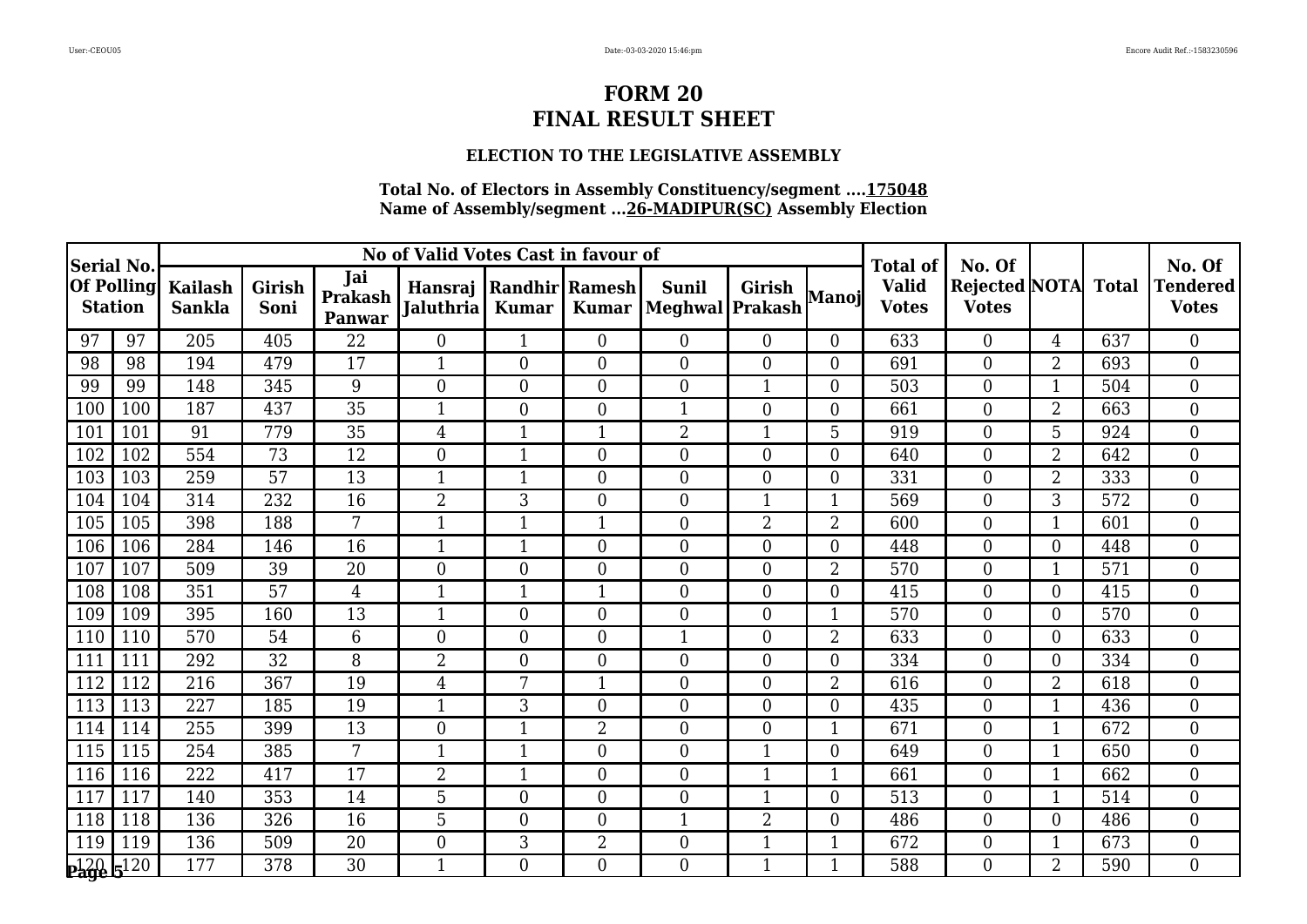### **ELECTION TO THE LEGISLATIVE ASSEMBLY**

| <b>Serial No</b>      |                   |                                 | No of Valid Votes Cast in favour of |                                 |                  |                                              |                  |                                 |                  |                |                                                 | No. Of                              |                |     | No. Of                     |
|-----------------------|-------------------|---------------------------------|-------------------------------------|---------------------------------|------------------|----------------------------------------------|------------------|---------------------------------|------------------|----------------|-------------------------------------------------|-------------------------------------|----------------|-----|----------------------------|
| <b>Station</b>        | <b>Of Polling</b> | <b>Kailash</b><br><b>Sankla</b> | <b>Girish</b><br>Soni               | Jai<br><b>Prakash</b><br>Panwar | <b>Jaluthria</b> | Hansraj   Randhir   Ramesh  <br><b>Kumar</b> | <b>Kumar</b>     | <b>Sunil</b><br>Meghwal Prakash | <b>Girish</b>    | Manoj          | <b>Total of</b><br><b>Valid</b><br><b>Votes</b> | Rejected NOTA Total<br><b>Votes</b> |                |     | Tendered  <br><b>Votes</b> |
| 121                   | 121               | 323                             | 483                                 | 36                              | $\overline{2}$   |                                              | $\boldsymbol{0}$ | $\mathbf{1}$                    | $\overline{0}$   | 0              | 846                                             | $\theta$                            | $\Omega$       | 846 | $\overline{0}$             |
| 122                   | 122               | 262                             | 515                                 | 29                              | $\mathbf{1}$     | $\mathbf{1}$                                 | $\overline{0}$   | $\overline{0}$                  | $\overline{0}$   | $\overline{0}$ | 808                                             | $\overline{0}$                      | 2              | 810 | $\boldsymbol{0}$           |
| 123                   | 123               | 189                             | 375                                 | 24                              | $\mathbf{1}$     | $\mathbf{1}$                                 | $\overline{0}$   | $\boldsymbol{0}$                | $\overline{2}$   | 1              | 593                                             | $\overline{0}$                      | 4              | 597 | $\overline{0}$             |
| 124                   | 124               | 149                             | 286                                 | $\overline{21}$                 | $\theta$         | $\overline{0}$                               | $\theta$         | $\overline{0}$                  | $\overline{0}$   | 0              | 456                                             | $\overline{0}$                      | 1              | 457 | $\mathbf{0}$               |
| 125                   | 125               | 141                             | 325                                 | 12                              | 1                | $\overline{0}$                               | $\overline{0}$   | $\mathbf{1}$                    | $\mathbf 1$      | 1              | 482                                             | $\overline{0}$                      | 1              | 483 | $\overline{0}$             |
| 126                   | 126               | 172                             | 302                                 | 13                              | 6                | $\overline{0}$                               | $\mathbf{1}$     | $\overline{0}$                  | $\overline{0}$   | $\mathbf{1}$   | 495                                             | $\overline{0}$                      | 3              | 498 | $\boldsymbol{0}$           |
| 127                   | 127               | 347                             | 569                                 | 20                              | 18               | $\mathbf{1}$                                 | $\mathbf{1}$     | 3                               | 7                | $\mathbf 1$    | 967                                             | $\overline{0}$                      | $\overline{2}$ | 969 | $\boldsymbol{0}$           |
| 128                   | 128               | 166                             | 245                                 | 17                              | 23               | 2                                            | $\boldsymbol{0}$ | 1                               | $\mathbf{0}$     | $\overline{0}$ | 454                                             | $\overline{0}$                      | $\overline{2}$ | 456 | $\overline{0}$             |
| 129                   | 129               | 211                             | 381                                 | $\overline{23}$                 | 8                | 3                                            |                  | $\mathbf{0}$                    | $\overline{2}$   | $\overline{2}$ | 631                                             | $\mathbf{0}$                        | $\mathbf{1}$   | 632 | $\boldsymbol{0}$           |
| 130                   | 130               | 258                             | 577                                 | 15                              | 19               | $\overline{0}$                               | $\mathbf{1}$     | 3                               | 6                | $\overline{2}$ | 881                                             | $\overline{0}$                      | $\Omega$       | 881 | $\boldsymbol{0}$           |
| 131                   | 131               | 219                             | 384                                 | 14                              | $\overline{4}$   | $\overline{0}$                               | $\theta$         | $\boldsymbol{0}$                | $\overline{2}$   |                | 624                                             | $\overline{0}$                      | 3              | 627 | $\boldsymbol{0}$           |
| 132                   | 132               | 193                             | 419                                 | 35                              | 18               |                                              | $\overline{2}$   | $\overline{4}$                  | $\overline{1}$   | $\overline{1}$ | 674                                             | $\mathbf{0}$                        | 5              | 679 | $\boldsymbol{0}$           |
| 133                   | 133               | 239                             | 317                                 | 14                              | $\mathbf{1}$     | $\overline{0}$                               | $\overline{0}$   | $\mathbf{1}$                    | $\overline{4}$   | $\overline{0}$ | 576                                             | $\boldsymbol{0}$                    | 5              | 581 | $\boldsymbol{0}$           |
| 134                   | 134               | 230                             | 374                                 | 15                              | 6                | $\overline{2}$                               | $\overline{0}$   | $\mathbf{1}$                    | $\mathbf{1}$     | $\Omega$       | 629                                             | $\overline{0}$                      | 4              | 633 | $\boldsymbol{0}$           |
| 135                   | 135               | 168                             | 497                                 | 54                              | 23               | $\overline{2}$                               | $\overline{0}$   | $\boldsymbol{0}$                | $\overline{4}$   | 3              | 751                                             | $\overline{0}$                      | 4              | 755 | $\mathbf{0}$               |
| 136                   | 136               | 175                             | 511                                 | 37                              | 9                | $\overline{2}$                               | $\mathbf{1}$     | $\boldsymbol{0}$                | 6                | 5              | 746                                             | $\mathbf{0}$                        | 7              | 753 | $\boldsymbol{0}$           |
| 137                   | 137               | 302                             | 334                                 | $\overline{6}$                  | $\mathbf{1}$     | $\overline{0}$                               |                  | $\boldsymbol{0}$                | $\boldsymbol{0}$ | $\mathbf{1}$   | 645                                             | $\boldsymbol{0}$                    | 3              | 648 | $\mathbf{0}$               |
| 138                   | 138               | 208                             | 165                                 | $\overline{20}$                 | $\theta$         | $\overline{0}$                               | $\Omega$         | $\overline{0}$                  | $\overline{0}$   | 0              | 393                                             | $\overline{0}$                      | $\overline{2}$ | 395 | $\overline{0}$             |
| 139                   | 139               | 368                             | 339                                 | 30                              | $\overline{0}$   | $\overline{0}$                               | $\overline{0}$   | $\mathbf 1$                     | $\theta$         | 0              | 738                                             | $\theta$                            | $\overline{2}$ | 740 | $\overline{0}$             |
| 140                   | 140               | 195                             | 465                                 | 19                              | $\overline{4}$   | $\overline{0}$                               | $\overline{0}$   | $\mathbf{1}$                    | $\boldsymbol{0}$ | 1              | 685                                             | $\boldsymbol{0}$                    | 5              | 690 | $\boldsymbol{0}$           |
| 141                   | 141               | 264                             | 392                                 | 14                              | $\theta$         | $\overline{0}$                               | $\theta$         | $\mathbf{1}$                    | $\mathbf{1}$     | $\Omega$       | 672                                             | $\mathbf{0}$                        | $\mathbf{1}$   | 673 | $\overline{0}$             |
| 142                   | 142               | 190                             | 387                                 | $\overline{27}$                 | $\mathbf{1}$     | $\overline{0}$                               | $\overline{0}$   | $\overline{0}$                  | $\mathbf{1}$     |                | 607                                             | $\theta$                            | $\overline{2}$ | 609 | $\boldsymbol{0}$           |
| 143                   | 143               | 202                             | 395                                 | $\overline{28}$                 | $\overline{2}$   | $\mathbf{1}$                                 | $\boldsymbol{0}$ | $\boldsymbol{0}$                | $\boldsymbol{0}$ | $\overline{0}$ | 628                                             | $\mathbf{0}$                        | 4              | 632 | $\boldsymbol{0}$           |
| p144 6 <sup>144</sup> |                   | 166                             | 586                                 | 18                              | $\overline{4}$   | $\Omega$                                     | $\Omega$         | $\theta$                        | $\overline{2}$   | 2              | 778                                             | $\Omega$                            | 4              | 782 | $\Omega$                   |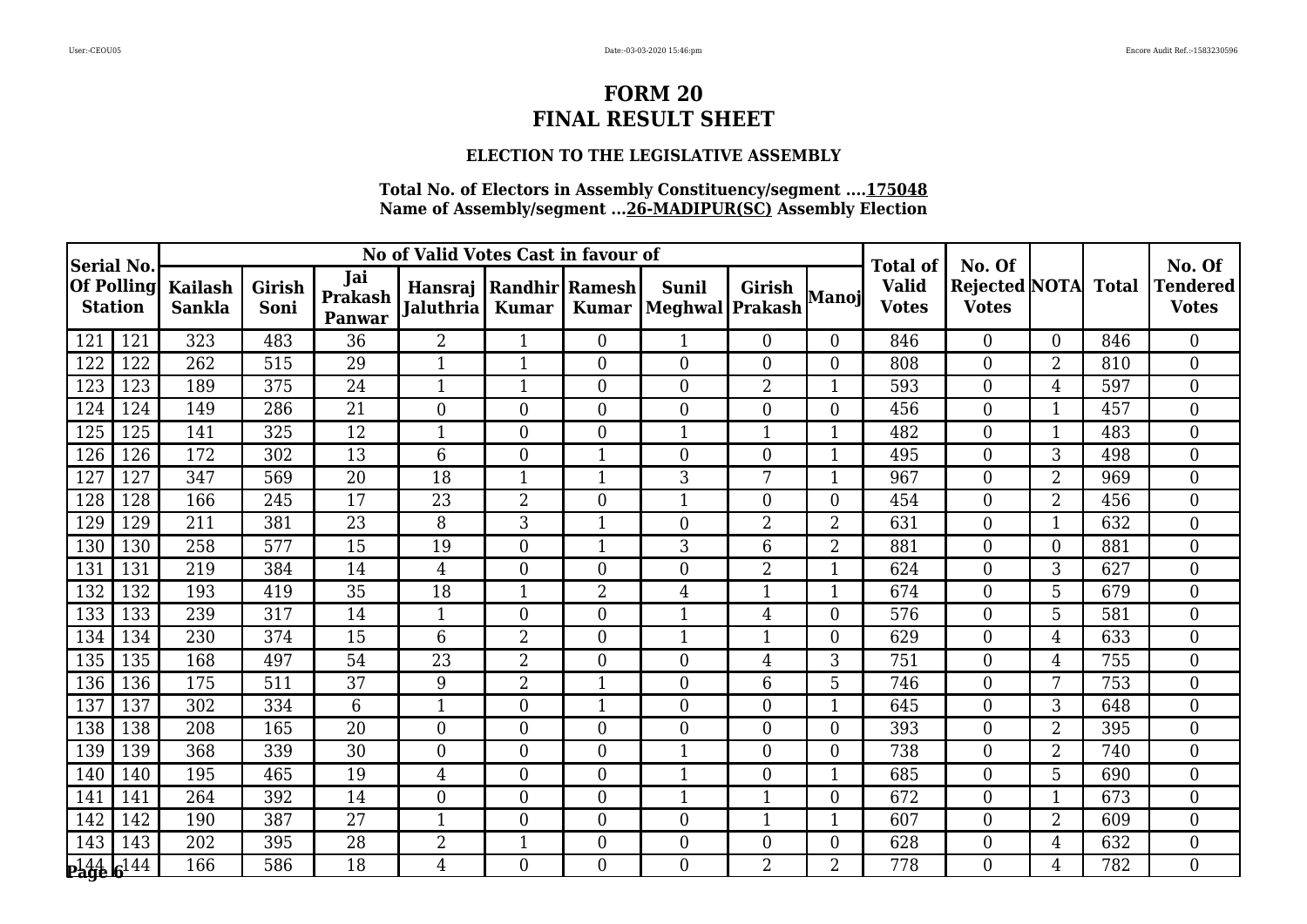### **ELECTION TO THE LEGISLATIVE ASSEMBLY**

| Serial No.                          |     |                                 |                       |                          | No of Valid Votes Cast in favour of |                                 |                |                                       |                  |                | <b>Total of</b>              | No. Of                                     |                |            | No. Of                          |
|-------------------------------------|-----|---------------------------------|-----------------------|--------------------------|-------------------------------------|---------------------------------|----------------|---------------------------------------|------------------|----------------|------------------------------|--------------------------------------------|----------------|------------|---------------------------------|
| <b>Of Polling</b><br><b>Station</b> |     | <b>Kailash</b><br><b>Sankla</b> | <b>Girish</b><br>Soni | Jai<br>Prakash<br>Panwar | Hansraj<br><b>Jaluthria</b>         | Randhir Ramesh <br><b>Kumar</b> | Kumar          | <b>Sunil</b><br>Meghwal Prakash Manoj | Girish           |                | <b>Valid</b><br><b>Votes</b> | <b>Rejected NOTA</b> Total<br><b>Votes</b> |                |            | <b>Tendered</b><br><b>Votes</b> |
| 145                                 | 145 | 180                             | 540                   | 18                       | 3                                   | $\overline{2}$                  | $\overline{0}$ | 1                                     | $\mathbf{1}$     | $\mathbf{1}$   | 746                          | $\theta$                                   | $\Omega$       | 746        | $\theta$                        |
| 146                                 | 146 | 245                             | 509                   | 11                       | $\overline{2}$                      | 4                               | $\overline{0}$ | $\mathbf{1}$                          | $\overline{0}$   |                | 773                          | $\overline{0}$                             | 3              | 776        | $\overline{0}$                  |
| 147                                 | 147 | 271                             | 554                   | 15                       | $\mathbf{1}$                        | $\overline{0}$                  | $\overline{0}$ | $\overline{0}$                        | $\overline{2}$   | $\mathbf{1}$   | 844                          | $\theta$                                   | $\mathbf{1}$   | 845        | $\overline{0}$                  |
| 148                                 | 148 | 224                             | 328                   | 31                       | $\mathbf{1}$                        | $\overline{2}$                  | $\Omega$       | $\overline{0}$                        | $\theta$         | $\Omega$       | 586                          | $\theta$                                   | 5              | 591        | $\overline{0}$                  |
| 149                                 | 149 | 234                             | 549                   | 39                       | $\mathbf{1}$                        | $\overline{0}$                  | 1              | $\overline{0}$                        | $\overline{2}$   | $\mathbf{1}$   | 827                          | $\theta$                                   | 6              | 833        | $\theta$                        |
| 150                                 | 150 | 322                             | 559                   | 44                       | $\overline{2}$                      | 5                               |                | $\overline{2}$                        | 3                | 0              | 938                          | $\theta$                                   |                | 939        | $\overline{0}$                  |
| 151                                 | 151 | 326                             | 559                   | 22                       | $\overline{2}$                      |                                 | $\Omega$       | $\boldsymbol{0}$                      | $\mathbf 1$      | 3              | 914                          | $\theta$                                   | 5              | 919        | $\overline{0}$                  |
| 152                                 | 152 | 260                             | 420                   | 23                       | $\overline{2}$                      | 12                              | $\overline{2}$ | 1                                     | $\overline{2}$   | 1              | 723                          | $\theta$                                   | 6              | 729        | $\boldsymbol{0}$                |
| 153                                 | 153 | 195                             | 595                   | 14                       | $\mathbf{1}$                        | 7                               | 1              | $\overline{2}$                        | 3                | $\Omega$       | 818                          | $\overline{0}$                             | 5              | 823        | $\overline{0}$                  |
| 154                                 | 154 | 188                             | 519                   | $\overline{32}$          | 6                                   |                                 | 5              | $\overline{2}$                        | 3                | $\overline{0}$ | 756                          | $\theta$                                   |                | 757        | $\overline{0}$                  |
| 155                                 | 155 | 227                             | 646                   | 23                       | $\overline{4}$                      | $\overline{2}$                  | $\overline{2}$ | $\overline{0}$                        | 5                | $\overline{2}$ | 911                          | $\theta$                                   | 5              | 916        | $\overline{0}$                  |
| 156                                 | 156 | 240                             | 607                   | 38                       | 6                                   | $\overline{0}$                  | $\mathbf{1}$   | $\overline{2}$                        | $\mathbf{1}$     | 3              | 898                          | $\overline{0}$                             | 5              | 903        | $\overline{0}$                  |
| 157                                 | 157 | 189                             | 506                   | 42                       | 12                                  | $\overline{0}$                  | $\overline{0}$ | $\mathbf{1}$                          | $\overline{4}$   | $\overline{2}$ | 756                          | $\theta$                                   | 3              | 759        | $\overline{0}$                  |
| 158                                 | 158 | 116                             | 362                   | 17                       | 14                                  | $\mathbf{1}$                    | $\Omega$       | $\mathbf{1}$                          | $\mathbf{1}$     | $\Omega$       | 512                          | $\theta$                                   | $\mathbf{1}$   | 513        | $\theta$                        |
| 159                                 | 159 | 237                             | 332                   | 11                       | $\Omega$                            |                                 |                | $\overline{0}$                        | $\mathbf 1$      |                | 584                          | $\theta$                                   | 3              | 587        | $\overline{0}$                  |
| 160                                 | 160 | 97                              | 226                   | $7\overline{ }$          | $\Omega$                            | $\overline{0}$                  | $\overline{0}$ | $\boldsymbol{0}$                      | $\mathbf{1}$     | $\theta$       | 331                          | $\theta$                                   | 0              | 331        | $\overline{0}$                  |
| 161                                 | 161 | 186                             | 483                   | 53                       | $\overline{0}$                      | $\overline{0}$                  |                | $\boldsymbol{0}$                      | $\boldsymbol{0}$ |                | 724                          | $\overline{0}$                             | 5              | 729        | $\boldsymbol{0}$                |
| 162                                 | 162 | 385                             | 434                   | 20                       | $\overline{0}$                      | 17                              | 1              | $\boldsymbol{0}$                      | $\overline{0}$   | $\overline{0}$ | 857                          | $\overline{0}$                             | 5              | 862        | $\boldsymbol{0}$                |
| 163                                 | 163 | 280                             | 459                   | 32                       | $\overline{2}$                      | $\mathbf{1}$                    | $\mathbf{1}$   | $\overline{0}$                        | $\overline{0}$   | $\overline{0}$ | 775                          | $\overline{0}$                             | $\overline{2}$ | 777        | $\boldsymbol{0}$                |
| Total<br><b>EVM</b><br><b>Votes</b> |     | 41566                           | 64319                 | 6763                     | 841                                 | 126                             | 84             | 105                                   | 221              | 218            | 114243                       | $\bf{0}$                                   |                | 513 114756 | $\bf{0}$                        |